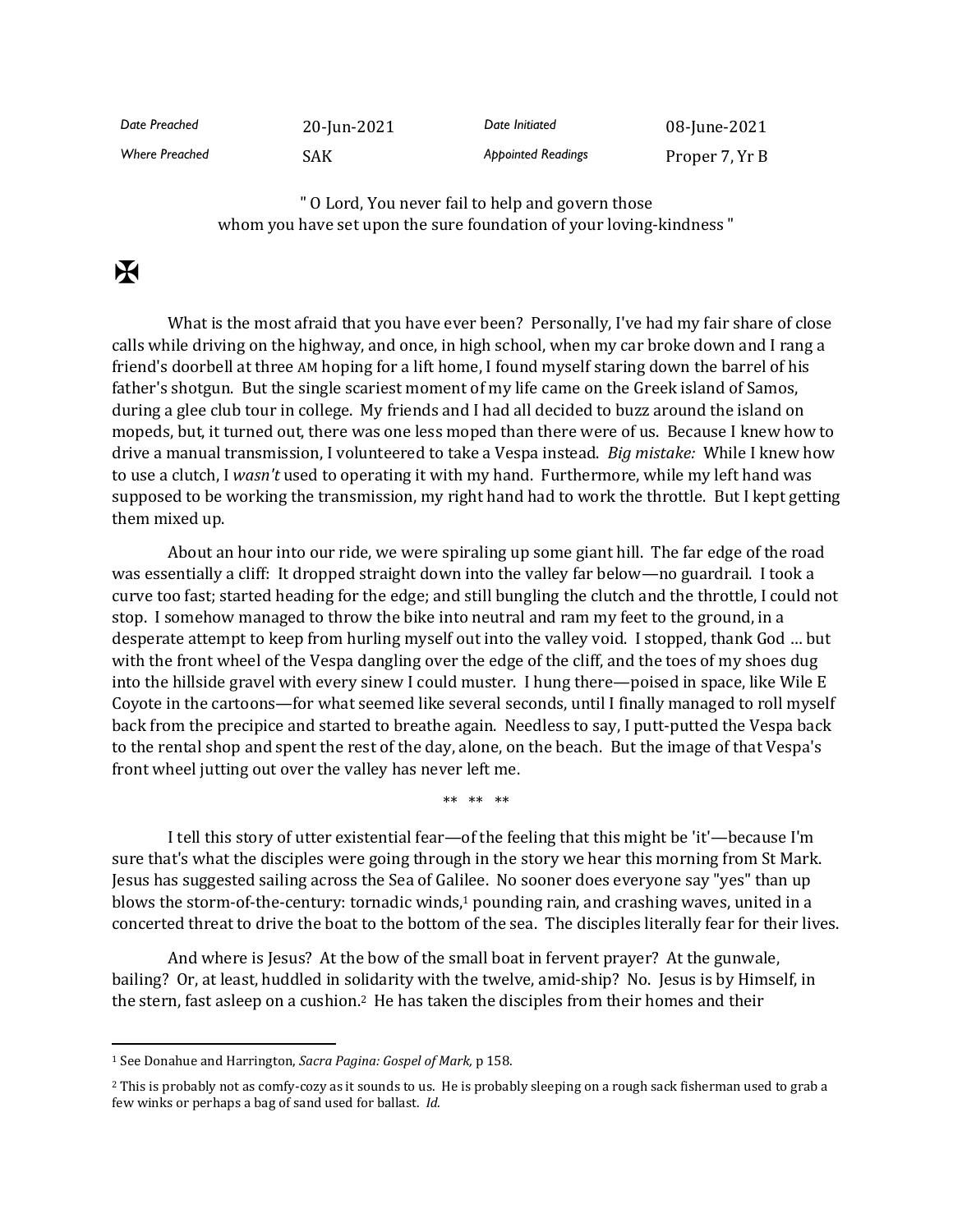comfortable lives; He has plunged them into a chaos of thronging crowds, longing to see and hear and touch Him, and of hateful religious authorities, longing to be rid of Him; and now He has placed them in mortal peril—the Vespa's wheel suspended in mid-air over the valley below—and He can't even *wake up?* The disciples must be incredulous: "What combination of oblivious, foolhardy and/or cold-hearted must this Man be?"

And this is the classical—the customary—interpretation of this passage from Mark: it is something of an epiphany, as the disciples come to see that Jesus isn't merely a wise teacher or a skilled healer—plenty of other people running around Galilee have seemingly similar gifts. No, His effortless calming of a sea cyclone belies powers no mere human could possibly possess: Jesus, they now see, is *truly divine*.

Now, as modern readers of the Gospel who already know and believe in Jesus, for us, His ability to still the raging storm is not news. But we *do,* I think, share the disciples' disbelief at the other, equally incredible aspect of this story: Jesus' sleeping peacefully as their lives teeter on the brink of death. For us, as for the disciples, Jesus' entirely un-human<sup>3</sup> reaction to the sudden maelstrom offers deep, reassuring insight into God's gracious and abiding presence with us:

- Jesus sleeps through the raging tempest not because He's oblivious, but because He's greater than any danger or risk this world can pose. He is *Above-all* … and with Him, so are we.
- He remains impassive as we become unhinged because He is our Savior not from the transient dangers, griefs and illnesses of this world, but from the eternal condemnation born of human sin. He is *Everlasting* … and with Him, so are we.
- He rests quietly while we crash about, shouting at the top of our lungs (if heard only by ourselves), because His fixity is not so much an example for us to follow … as our sure refuge when we finally (and inevitably) exhaust ourselves. When, at last, we collapse from our own, futile efforts, we find Him right there where He's always been, abiding with us. He is *Sacred Stillness* … and with Him, so are we.

\*\* \*\* \*\*

In the collect appointed for today, we praise God for never failing to "help and govern" those whom God loves. The eighth century Latin source for this collect uses distinctly nautical words here: You, O God, never cease steering or piloting the ship of those whom You have established in Your steadfast love.4 God at the helm or the rudder of our very beings—how comforting a notion! Our pilot is lashed by the same storms … of sickness or of desertion … that we are, but will not leave the wheel of our lives. Our helmsman gets drenched and blown about … by fear or rejection or hatred ... right along with us, but still steers us steadily ahead. Our tillerman is crumpled and crashed by the same cyclone … of suffering, of grief, of resignation … we are, but never wavers from the course and will, no matter what, bring us safely into port.

<sup>3</sup> *N.B.* "Un-" and not "in-."

<sup>4</sup> *" … quia numquam tua gubernatione destituis quos in soliditate tuae dilectionis instituis."* Gelasian Sacramentary no 586 (cited in Hatchett, *Commentary,* p 187). The association of this collect with today's sea-tossed gospel reading is abundantly apt.